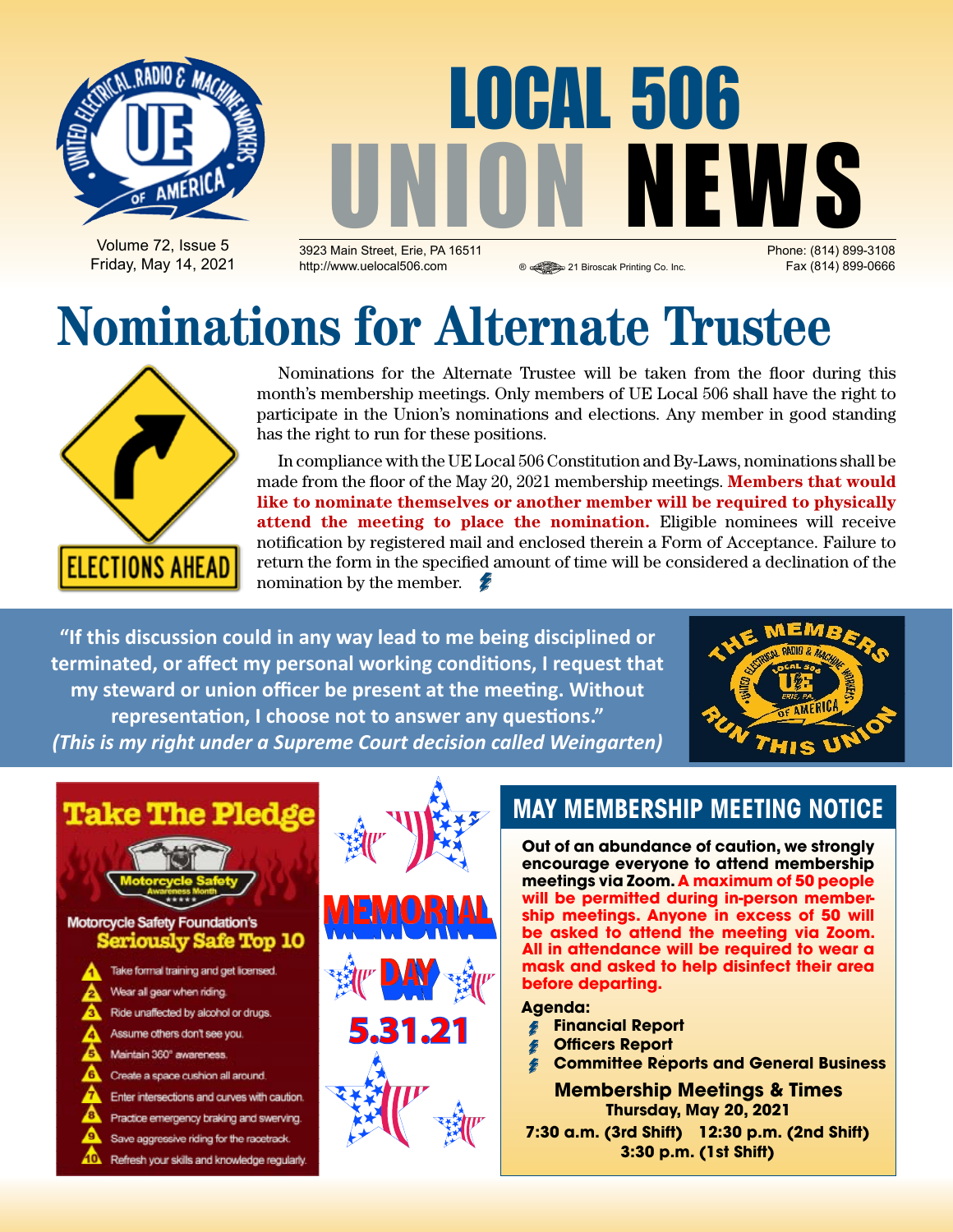### **Chief Plant Steward's Report**

### *By Leo Grzegorzewski*

### **May Grievance Update**

On Thursday, April 29, we conducted a Step III grievance meeting, forty grievances were argued. The results are as follows:

### **Closed Grievances:**

### **ACP Payment**

The contract states that the ACP payment will be paid on June 1st of each year. The company had been paying them on the next pay cycle after June 1<sup>st</sup> or the following Friday. In the future, ACP payments will be paid on or before June 1st.

### **Forty-hour PLOW Notice**

An individual was issued a PLOW notice fifteen minutes after the start of his shift on Monday. His last day worked was Friday of that week. He was not afforded a forty-hour notice. The company agreed to pay him eight hours pay.

### **Hold Grievances:**

### **MBTA (New Work Commitment)**

The company is providing a financial presentation to explain how they came up with the equivalent volume of work performed by 100 full-time employees. When we crunched their numbers, our math indicates only the equivalent volume of work for twenty-four full-time employees.

### **Late Reporting of Injuries**

**Testing**

**Face Mask Violations**

**Red Circle Rates**

**Thirty-day Notice Prior to a PLOW Event**

**One termination**

### **Denied Grievances:**

**The following grievances will be reviewed by the grievance committee and considered for arbitration later this month.** 

### **Temporary Transfers**

An individual was denied shutdown work while temporary transferred employees with less seniority in the area were asked to work shutdown and did.

### **Holiday Pay**

The company denied holiday pay for a person that used FMLA the day before the holiday. Our position is he was on approved leave and should be paid.

### **Union Investigations**

The hall filed a grievance on Steward's rights to investigate grievances without interference. Local 506 Chief Stewards and Department Stewards have every right to investigate issues on the shop floor that could or may affect our members' rights.

### **Union Representation**

An employee requested Union representation and was refused when issued discipline.

### **Step II and Step III Meetings**

The next scheduled Step II will be on May 13th and the next Step III grievance meeting will be on May 27th.

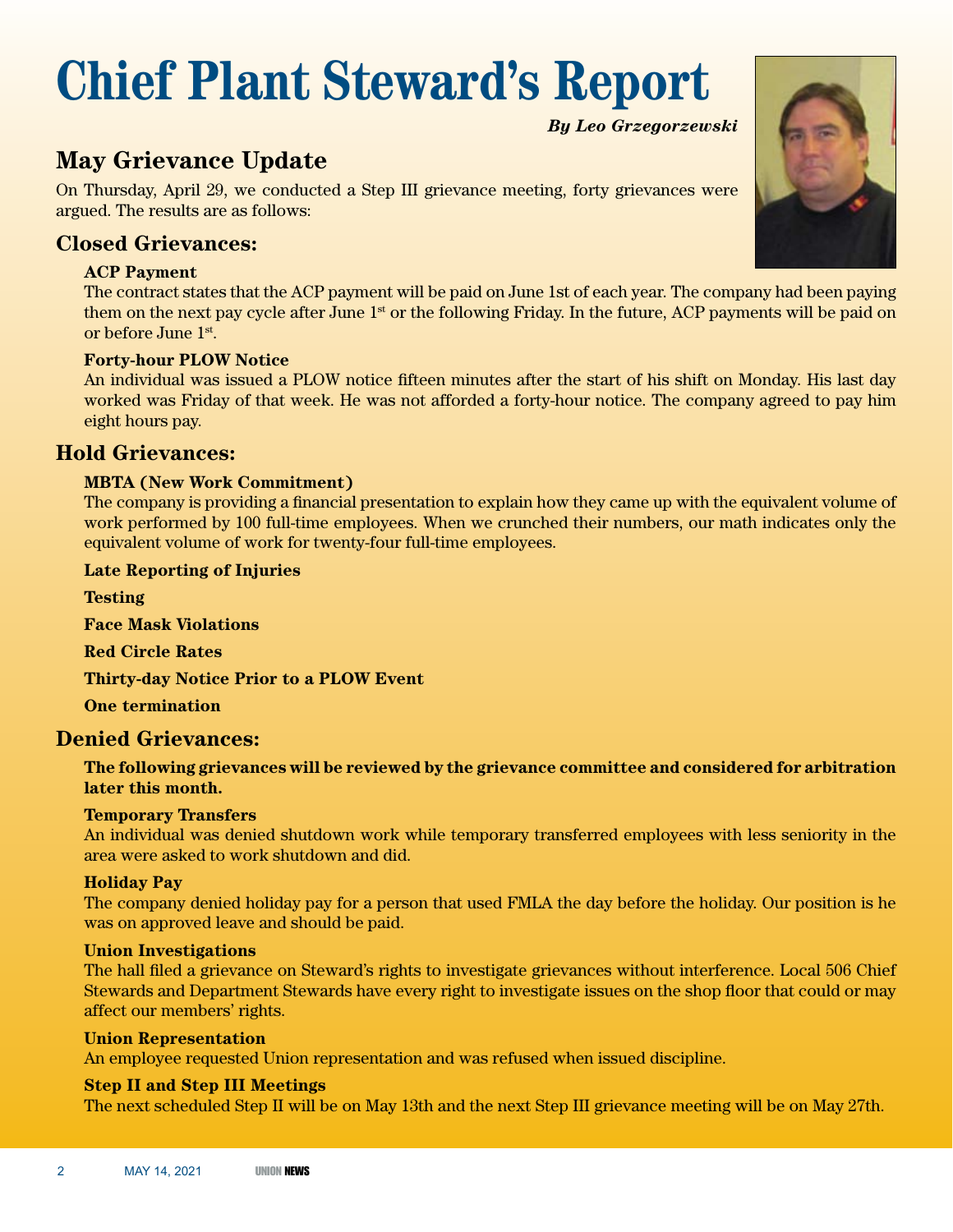### **President's Report** *By Scott Slawson*

One of the local's top priorities over the past several months has been to drive work into our facility. We have been working closely with leaders from UE Local 610 and our National Union to drive what we are calling the Green Locomotive Project. This initiative was brought about to drive change in the locomotive industry. Since the inception of the Tier 4 locomotive in 2015, there have been less than 2000 sold. A majority, almost 70% of locomotives on the rails today are Tier 1 design or older. While the EPA took a step in the right direction when it implemented the tiered emission program, rail carriers have been able to skirt around those restrictions by rebuilding existing equipment or using emission credits to buy Tier 3 locomotives. For us, the worker, not selling a new locomotive is



a bad scenario. It leads to job loss. New locomotives are much more labor-intensive than rebuilds and are far cleaner for the air we breathe. Because the oldest locomotives are generally used in rail yards the pollution concentration is much higher. This leads to increased rates of cancer among various other health-related issues.

In mid-March, our CEO Mr. Santana testified before a congressional hearing regarding the need for cleaner emission locomotives. The proposal involves securing government funding to work with Carnegie Mellon and Genesee & Wyoming (G&W) to start the development of a new hydrogen-based locomotive and eventually working towards zero emissions. While we are excited about the shift to push for cleaner locomotives in the future, it does little in the way of cleaning up the environment and creating jobs at Wabtec facilities in Western PA now. These two issues have been our primary focus.

On March 26th we met with the Erie Site Plant Manager and discussed the project we have simultaneously been working on. We expressed interest in cooperation, informing the company that we have access to politicians and advocacy groups that may indeed be able to assist. That was followed up by a meeting with Representative Connor Lamb's and Senator Casey's offices. Both were interested in the union's position of the company's ask to Congress.

While the company has been slow to respond to our willingness to help, the company has recently responded to our March 7th letter sent to our CEO. We will be meeting with the company shortly and will keep you informed of our progress. There are few moments when the company and its workforce can align on topics that are mutually beneficial. We hope this is one of those times. Regardless of the company's position, we will continue to push on in our endeavor of getting attached to any new infrastructure/transportation bill.

### **May 7, 2021**

**Re: Request for a Meeting to Discuss Working Jointly for an Infrastructure Bill Which Promotes Green Locomotives and Job Growth** 

### **Dear Mr. Santana,**

**On March 26, the leadership of Local 506 met with the Erie Works Plant Manager Joe Cavalier and we outlined a series of legislative proposals for the federal infrastructure bill developed by our members in Erie and Pittsburgh which included short-term, mid-term, and long-term goals to stimulate the sale of new lower emission locomotives - Tier 3 and above as well as battery and fuel cell locomotives built by Wabtec workers in Western Pennsylvania.**

**Unfortunately, Mr. Cavalier nor any other Wabtec official has responded to our offer to work together on a program that is mutually beneficial to the company and our members. Therefore, we are requesting a meeting with you to discuss our willingness to work together to promote jobs for our members and increase sales and revenue for Wabtec.**

**While we are somewhat encouraged that the Wabtec/CMU plan which was presented to the House of Representatives Transportation Committee is being proposed; it does not look like it offers much in the way of immediate job growth for the business and our members. With our long-term strategy of driving change now, there will be a benefit to both the company and its employees. Our green locomotive initiative offering job growth now while tackling climate change has been well received by members of Congress who have also asked whether we support Wabtec's proposal with CMU.**

**We realize that you have a busy schedule. However, the infrastructure bill is now being written and some observers believe it will be finalized and enacted before the end of July. We look forward to your timely reply to our request for a meeting to discuss these important matters.** 

The Officers and Executive Board would like to wish everyone a safe and happy Memorial Day.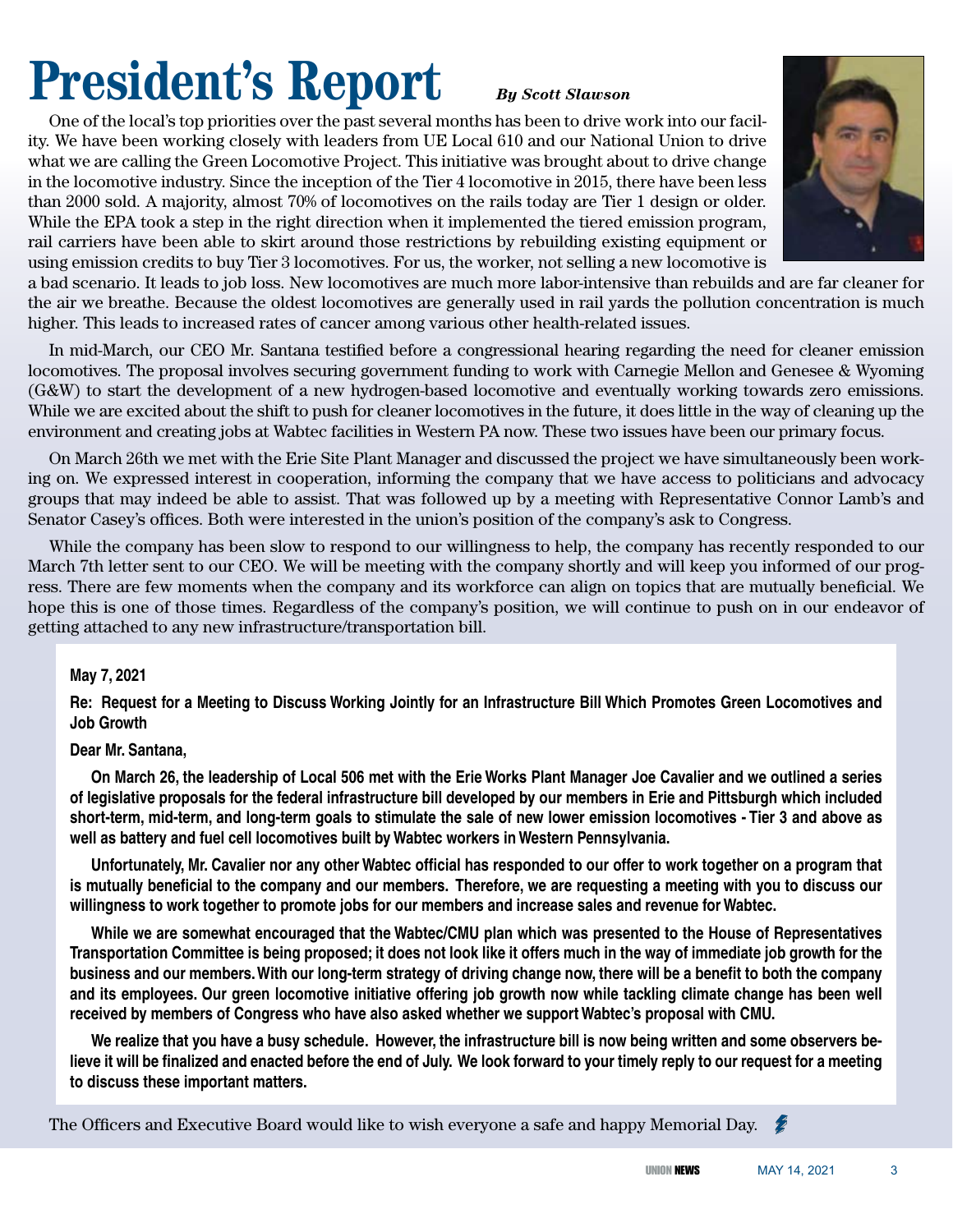## **COBRA Premium Subsidies**

The American Rescue Plan Act of 2021 ("ARPA") provides that, for the period from April 1, 2021 until September 30, 2021, if an individual's Consolidated Omnibus Budget Reconciliation Act ("COBRA") qualifying event is an involuntary termination of employment or a reduction of hours (each, an "assistance eligible individual"), then 100% of the COBRA premium is paid by the employer, health plan, or insurer and the premium expense is reimbursed by the federal government through a refundable FICA tax credit. For an insured or self-insured plan, the employer applies for the tax credit; however, a multiemployer plan will apply direct for the tax credit.

The subsidy is available for both assistance eligible individuals, as well as their dependents, electing COBRA, but is not available for anyone who voluntarily ends their employment. The subsidy will end on the earliest of (1) the expiration of the assistance eligible individual's maximum 18-month COBRA period, (2) the individual's eligibility for another group health plan or Medicare, or (3) September 30, 2021 (when the temporary subsidy under ARPA ends).

The termination of employment or reduction of hours may have occurred prior to the effective date of ARPA. A new 60-day election period is created for individuals who had an involuntary termination of employment or reduction in hours within the last 18 months and did not timely elect COBRA or dropped COBRA coverage. The election period begins on the date that the individual receives the new COBRA notice.

An employer may elect to permit assistance eligible persons to change their election to other plan options that have the same or lower-cost premiums. Employers must update COBRA notices previously sent to individuals eligible for the subsidy to describe the subsidy and the ability to elect different coverage (if permitted by the employer) and issue extended COBRA election notices to assistance eligible individuals entitled to elect COBRA, by no later than May 31, 2021. Failure to issue these notices will be treated as a failure of COBRA's notice requirements. ARPA directed the Department of Labor to publish model notices for employers to utilize for the COBRA subsidy by April 11, 2021.

### **What if I already paid premiums for April and May?**

Members who have already paid their monthly premiums can call BCC and request a refund at 800-685-6100.



### **Coordinators Corner** *Are You Qualified To Do That?*

As we continue to be forced to do more with less, many of us may be asked to perform work outside of our qualifications. Job classification issues aside, we also need to consider safety when it comes to our ability to do the requested task. Just because you may have done something before, maybe years ago, that doesn't necessarily mean you still have the

appropriate skill, knowledge or training to do what is being asked today. Equipment such as cranes and jitneys or knowledge-based training with fall protection, respirators or confined spaces require initial and refresher training to be considered qualified. Along with many of these, an up-to-date medical physical is also required. This type of training can expire and along with it so does your qualification to operate that equipment or perform certain types of work. Additionally, training and experience on certain machines or equipment can be very specific or the proper process may be wildly different than you're used to. You may have operated a similar piece of equipment, but without the proper SAFES, training and a walk-through with a competent and experienced operator, you may be setting yourself or others up for injury. If you have any questions as to your current qualifications, please see your Safety Coordinator prior to operating equipment you are unsure of.  $\bullet$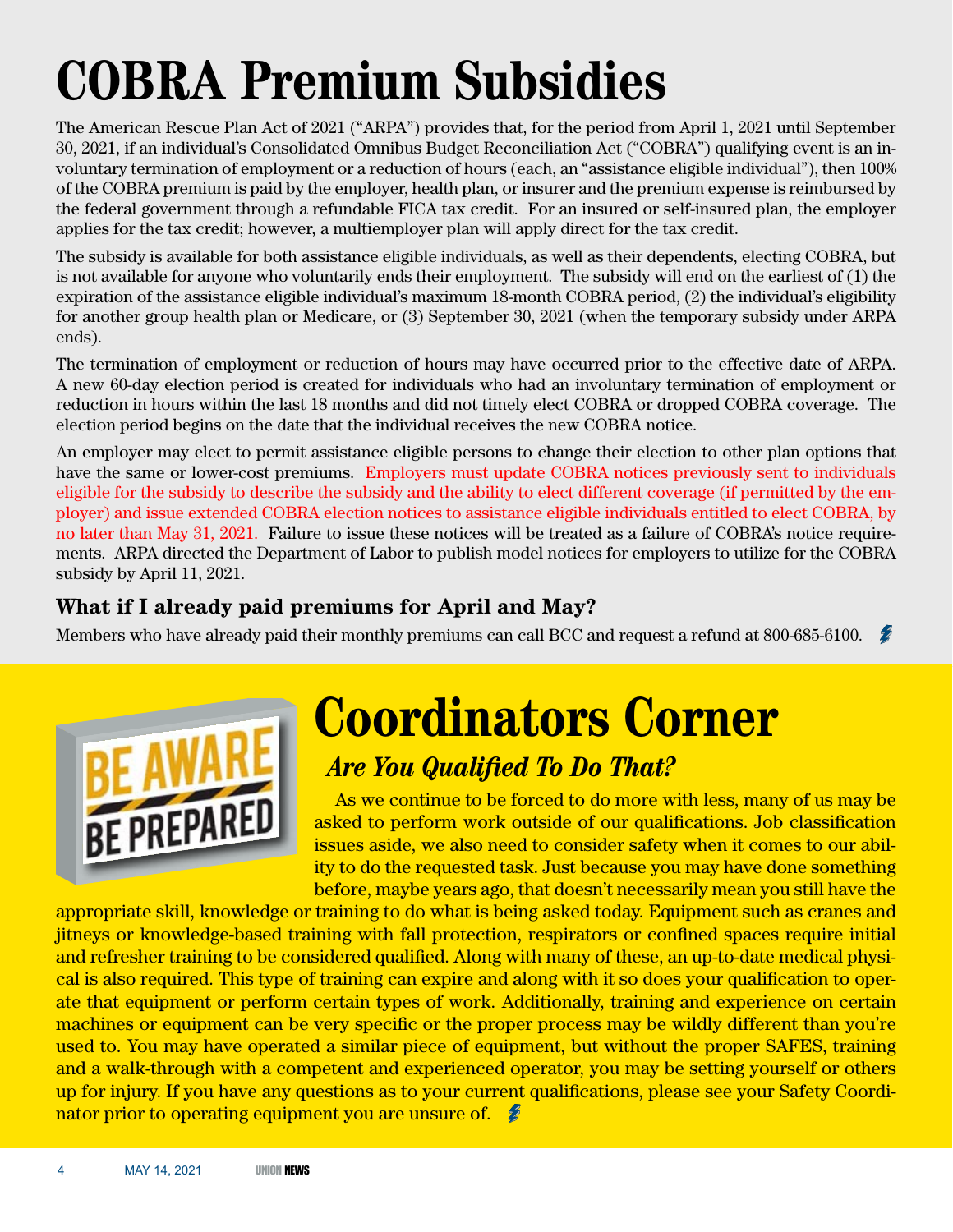## New UC System: What You Need to Know

**The UC system will start the offline period on May 30 through June 7**

See below for a detailed timeline on how it may affect your filing schedule:

| Sun.                 | Mon.                      | Tues.                                                 | Wed.   | Thurs.                                            | Fri.    | Sat.    |  |  |
|----------------------|---------------------------|-------------------------------------------------------|--------|---------------------------------------------------|---------|---------|--|--|
| May 30               | May 31                    | June 1                                                | June 2 | June 3                                            | June 4  | June 5  |  |  |
|                      | <b>NO NEW CLAIMS</b>      |                                                       |        |                                                   |         |         |  |  |
|                      |                           | <b>EVERYONE CAN FILE BIWEEKLY CLAIMS</b>              |        |                                                   |         |         |  |  |
|                      |                           |                                                       |        | <b>NO BIWEEKLY CLAIMS</b>                         |         |         |  |  |
| June 6               | June 7                    | June 8                                                | June 9 | June 10                                           | June 11 | June 12 |  |  |
| <b>NO NEW CLAIMS</b> |                           | <b>EVERYONE CAN FILE NEW CLAIMS IN THE NEW SYSTEM</b> |        |                                                   |         |         |  |  |
|                      | <b>NO BIWEEKLY CLAIMS</b> |                                                       |        | EVERYONE CAN FILE WEEKLY CLAIMS IN THE NEW SYSTEM |         |         |  |  |

**Note:** If you file for Pandemic Unemployment Assistance (PUA) by logging in with a username and password, you are not affected.

The UC system needs to be taken offline to move information from the current mainframe to the new, improved system. During this time, you cannot file a new claim or complete your normal biweekly claim.

You will be unable to access the current claims system starting Thurs., June 3, and the new system will become available on Tues., June 8.

- • **Everyone can file Sunday, May 30 through Wednesday, June 2** to claim the weeks ending on May 29 and before.
- No one can file biweekly claims from Thursday, June 3 through Monday, June 7
- No one can open a new unemployment claim from Sun., May 30 through Mon., June 7. If you would have opened a claim from May 31 through June 5, we will backdate your claim for you to May 30.
- • **The system is expected to be up and running again on Tuesday, June 8. At that time, everyone can file or open claims again.**

### **Payments should not be delayed**

Most claimants will not see a delay in their benefits because the offline period for claimants filing weekly claims. Offline period will fall from Thursday to Monday.

### **Phone lines are still available**

The UC Call centers will keep the phones and email open while the system is offline. Some issues may not be able to be resolved until the new system is live, but they will be put in a queue for processing. The call centers will also help people who are having issues and be able to answer questions about the offline period and the new UC system.

### **Creating an account and log in**

The new UC system will require a log-in using a Keystone ID and password. You might already have one from using a different Commonwealth of Pennsylvania online service.

### **If you don't have a Keystone ID:**

- You can create one when you access the new UC for the first time. If you are interested in learning the step-by-step process, please access the How to Log In User Guide.
- • If you forgot your Keystone ID or password, please reference our user guide to learn how to reset your password.

### **Claim filing is different in the new system**

You won't be able to file any claims from June 3 through June 7. Starting June 8:

| <b>Online:</b>                                                     | <b>By Phone:</b>                                                                                                                                |
|--------------------------------------------------------------------|-------------------------------------------------------------------------------------------------------------------------------------------------|
| • You should file every week instead of every other week           | • Starting June 10, you can file weekly claims by phone. You will need<br>to provide your SSN and PIN that you currently use to log into the UC |
| • You will then get paid every week instead of every other<br>week | system.                                                                                                                                         |
| • You no longer have to file by Friday each week                   | · Pennsylvania Teleclaims (PAT) Toll-free: 888-255-4728 or PAT Español:<br>877-888-8104                                                         |
|                                                                    |                                                                                                                                                 |